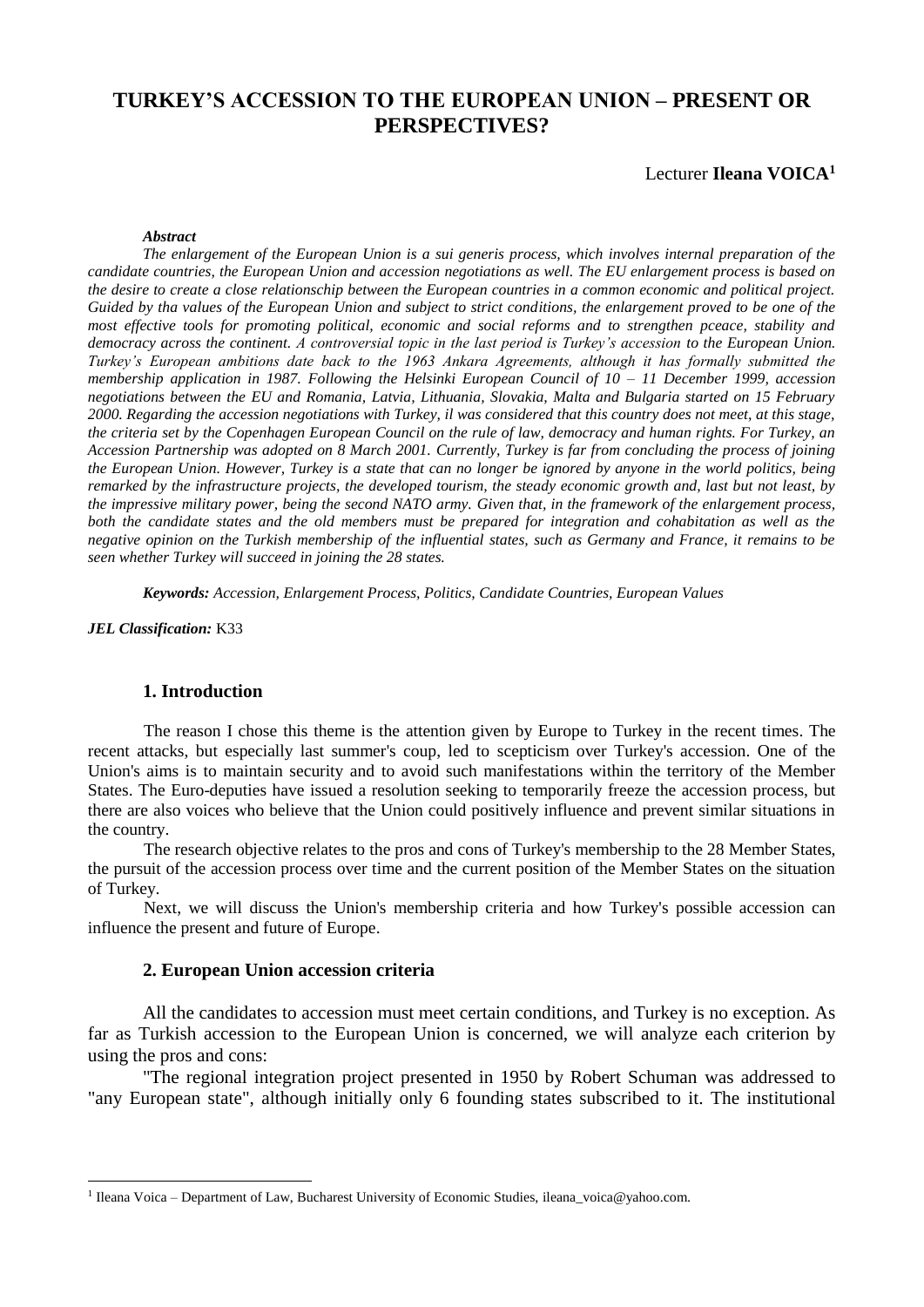treaties, the materialization of the mentioned project, by their provisions, also provided the accession possibility" 2 .

 **Maastricht Treaty** replaced the specific accession procedures – only slightly different, in truth<sup>3</sup> - provided in the three institutional treaties (TCECO in Article 98, TCEE in Article 237, TEuraton in Article 205) with a single procedure, involving a simultaneous accession to the three Communities.

Under the original procedures for accession to the European Communities, the three Treaties provided for the States that wished to become members to address, for this purpose, a request to the Council, which was due to ask for an approval from the Commission, before ruling on accession.

• The sole EU accession procedure provided in Art.  $49TMs<sup>4</sup>$  – which transposes EU Art. 237 TCEE derived from the drafting of the Single European Act – states that:

- any European state that respects the values and principles set out in art. 2 and 6 TEUs and who is committed to promote them may apply to become a member of EU by addressing a request to the Council;

- the European Parliament and the national parliaments are informed about this request;

- the Council shall act unanimously after consulting the Commission and after obtaining the consent of the European Parliament, which shall act by a majority of its constituent members;

- the conditions and adjustments required by the Treaties on which the Union is based, shall be the subject of an agreement between the Member States and the requesting State;

- the agreement must be ratified by all Contracting States in accordance with their constitutional requirements.

With all the simplification introduced by TMs, a country's accession instruments represent a complex set of acts with a diverse content and legal nature.

The conditions that must be fulfilled by a candidate for the accession are not based only on the Institutional Treaties – little regulated - but also on the accession practice of the new states (between 1969 and 1972 or differently after 1993)<sup>5</sup>.

### **3. Political criterion**

"In the TFUE<sup>6</sup> preamble the founding states call the other European nations "that share the **same ideal of uniting their efforts to defend the consolidation of peace and freedom by creating a set of resources**" for this purpose".

The fulfilment of the political criterion by the candidate state presupposes the existence of a democratic state in the sense of a liberal political organization. This condition was shaped by the repeated positions of the Community institutions as well as by their unequivocal attitude towards the totalitarian political regimes of Greece, Portugal and Spain before their accession to the Communities when they were candidate countries<sup>7</sup>.

**The political criterion,** which refers to the country's stability, human rights, respect for and protection of minorities, the rule of law and democracy:

A first argument in favour of Turkey's accession to the European Union, from the perspective of the political criterion, is Turkey's advanced political and military integration into the European system. Turkey is part of NATO, like most Member States. Turkey and the European Union have a customs union treaty, so the Turks become a trading partner of the EU, with exports to the EU of about 45%. So Turkey can represent a competitor but also a stimulus for the European market. For Turkey, the integration would mean more capital, attracted by investments, European funds and exports at a high percentage, which will lead to benefits for both sides.

1

<sup>&</sup>lt;sup>2</sup> Ioana Nely Militaru, *Dreptul Uniunii Europene. Cronologie. Izvoare. Principii. Instituții*, 2<sup>nd</sup> Edition, Universul Juridic Publishing House, Bucharest, 2011, p. 66.

<sup>3</sup> See, Guy Isaac, Marc Blanquet, *Droit communautaire général*, 8 édition, Ed. Dalloz, Paris, 2001, p. 23.

<sup>4</sup> Maastricht Treaty or the European Union Treaty – EUT.

<sup>5</sup> Cornelia Lefter*, Fundamente ale dreptului comunitar instituțional*, Economica Publishing House, Bucharest, 2003, p. 100.

<sup>6</sup> European Union Treaty.

<sup>7</sup> See, Guy Isaac, Marc Blanquet, *op. cit.,* p. 25.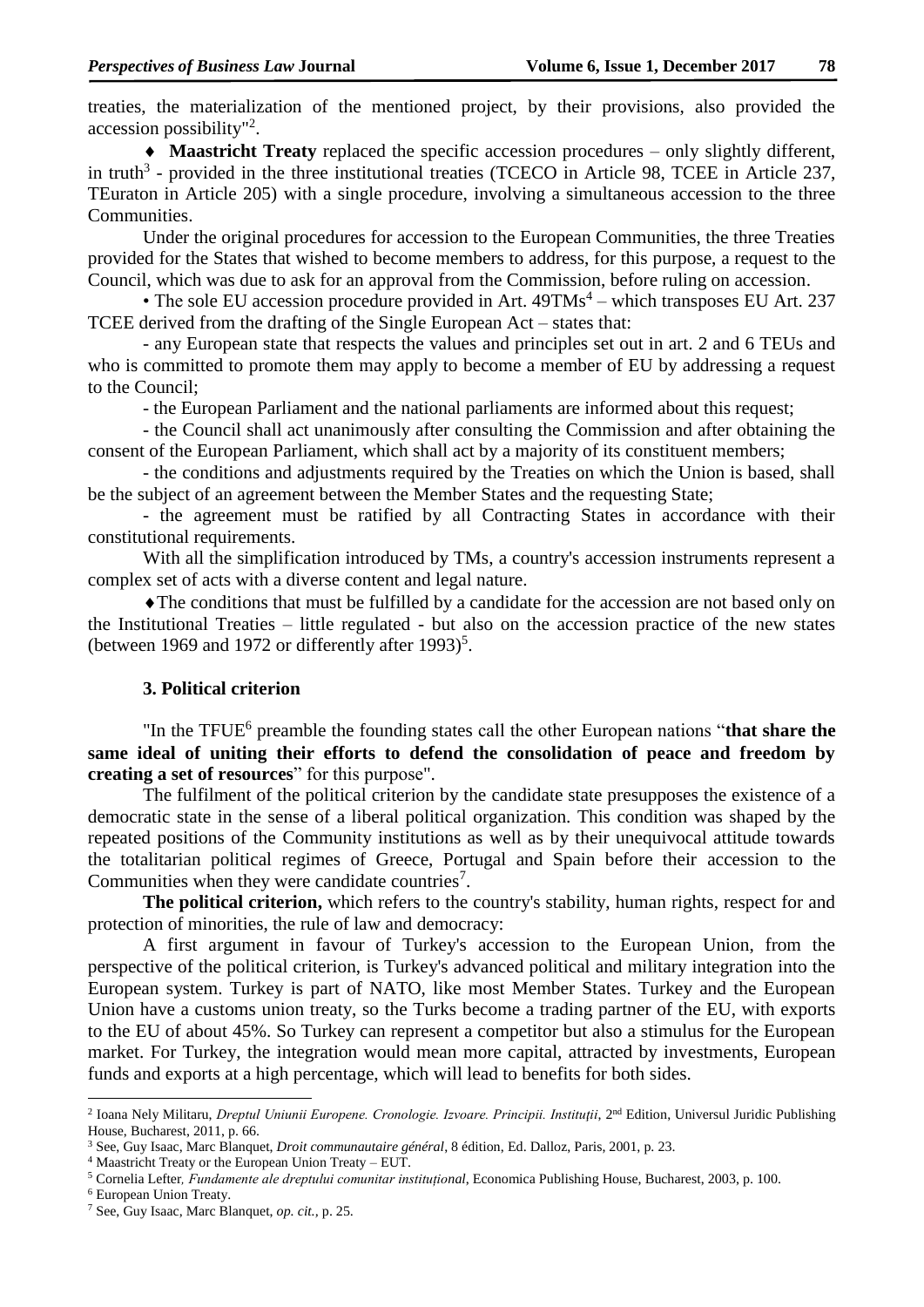A second positive argument is the issuance of a decree that protects several religious minorities in Turkey, which aims to protect the rights of Christians and other non-Muslim religious minorities.

Also from the perspective of the political criterion, Turkey suffers minuses due to objections to the rule of law and respect for citizens' rights and freedoms. These are particularly noticeable when it comes to freedom of expression, the prohibition of access to certain sites (such as Youtube or Twitter), crimes against civilians and mass destruction of certain neighbourhoods. In addition, Turkish President Erdogan said he would present a bill aimed at reintroducing the death penalty, which, according to the statement of European Parliament President Martin Schulz, "ends the EU accession talks". Another worrying response to the 2016 state coup attempt is to purge the universities by dismissing rectors and deans from the country, who are elected by the president. Authorities are accused of control and lack of freedom of opinion and expression, representing "a serious and persistent violation of the values of the European Union"

Currently, because of the resolution by which the European Parliament calls for the suspension of Turkey's accession talks, the relationship between the European Union and Turkey has become increasingly tense. As a response to this request, President Erdogan threatened to open the borders for immigrants wishing to enter Europe. He also said he does not exclude as an alternative an alliance with Russia and China within the Shanghai Cooperation Organization.

### **4. Economic criterion**

"Since the integration initially had as objective and aimed to encompass the **economic field**, it was natural for this to be included as a condition for countries wishing to join the Community structures "<sup>8</sup>.

**The European Council from Copenhagen**, **from 1993** (21 – 22 June) established a set of criteria to be fulfilled by such states, named the **Copenhagen criterion<sup>9</sup>** . "These criteria impose for the states:

- To have stable institutions guaranteeing the democracy, the rule of law, human rights and respect for minorities (the political criterion);
- To have a functioning market economy able to cope with competitive pressures on the EU market (economic criterion);
- To be able to undertake the obligations determined by the capacity of member of the Union, including the obligation to comply with the objectives of the Economic and Monetary Union and transposing the acquis communautaire."<sup>10</sup>

"The European Council of Essen (Germany) of 9-10 December 1994 adopts **the first preaccession strategy** (of the Central and Eastern European countries) for their accession to the EU so that the next European Council in Madrid will introduce the fourth criterion on the ability of the candidate countries' administration to manage membership of the European Union.

In June 1995 the European Commission adopted the "White Book on the preparation of the associated countries for their integration into the EU Internal Market".

In 1997, the European Commission published the "Agenda 2000" document proposing a pre-accession strategy, including a new approach to the problem and new tools to achieve the tasks resulting from the implementation of the appropriate programs. The main aspect of the reform of the pre-accession policy is that the European Union's support for accession is geared to all forms of financial aid, being applied the so-called accession partnerships, drawn up following negotiations with each candidate country. The partnerships were multiannual programs targeting priority investment financing, aid for agriculture and structural investment, general economic growth, respect for democracy, cultural cooperation and law approximation. For each candidate country

 8 See, Ioana Nely Militaru, *op. cit.,* p. 67.

<sup>9</sup> See, Ion Jinga, Andrei Popescu, *Integrarea Europeană. Dicţionar de termeni comunitari*, Lumina Lex Publishing House, Bucharest, 2000, p. 39.

<sup>10</sup> See, Ioana Nely Militaru, *op. cit.,* p. 68 – 69.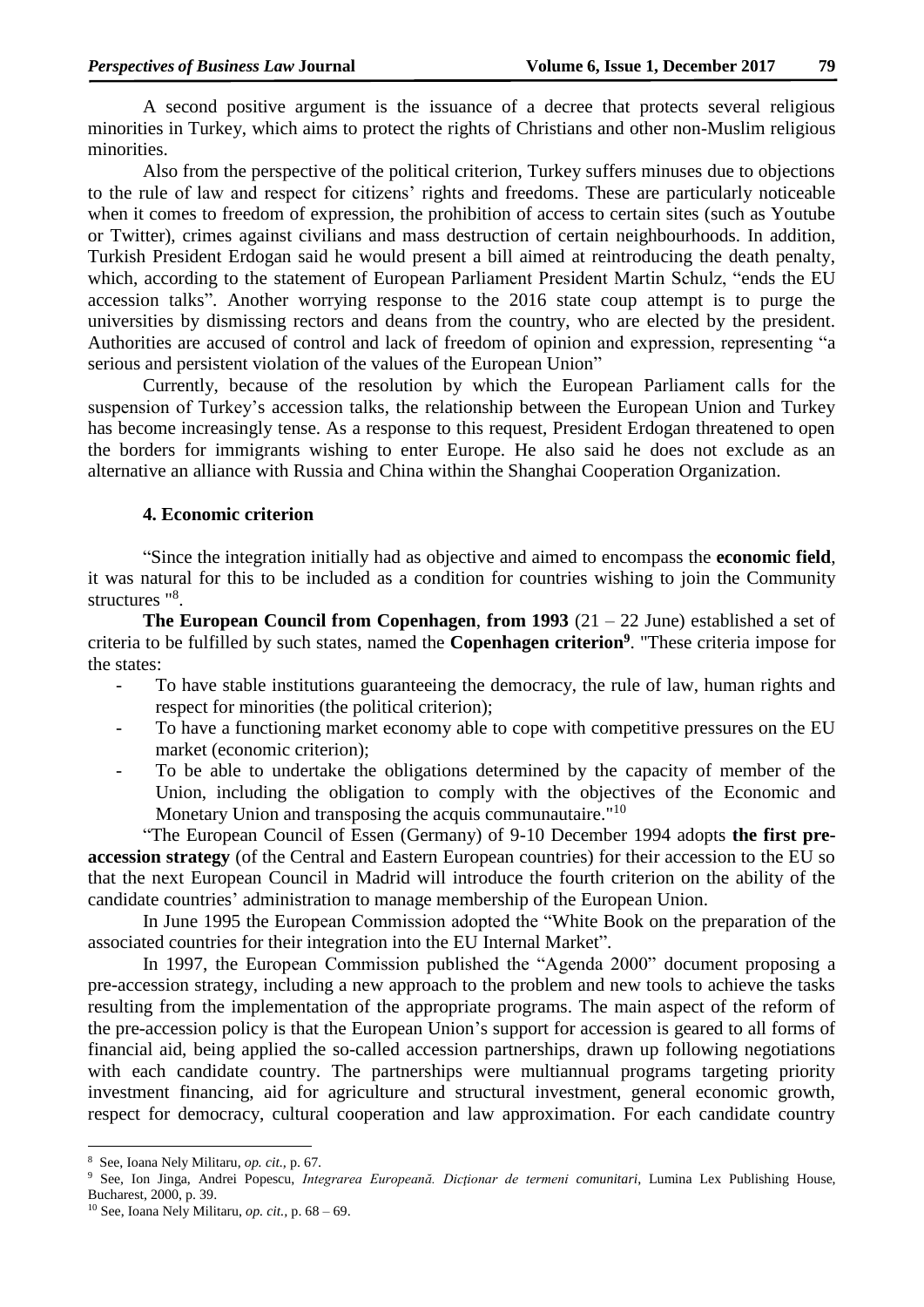there was such a partnership, complementary to a National Acquis Communautaire Program (NACA).

The pre-accession strategy also relied on the European bilateral agreements signed with the candidate countries, setting the priorities for each candidate country to meet the economic and political criteria, including the financial resources needed for the implementation of the identified priorities. The financial instruments of the pre-accession strategy have materialized in Community pre-accession aid, such as funds under the PHARE<sup>11</sup>, ISPA<sup>12</sup>, SAPARD<sup>13</sup> programs.

By  $TA^{14}$ , the principles on which the European Union is based (the principles of liberty, democracy, respect for human rights and fundamental freedoms, and the rule of law) are laid down in Art. 6 TMs - currently still art. 6 TEUs - and become a formal accession condition expressly provided in Art. 49 TMs (Article 49 TEU, according to the Treaty of Lisbon)<sup>15</sup>".

**The economic criterion** presupposes an operational market economy, the ability to cope with pressure but also with the European Union's competition:

Turkey has seen a remarkable growth in the last four decades. This country has a large area of about 780,000 km² and a large population (about 76 million inhabitants).

In 2015, Turkey's economy grew above expectations, 4%, despite political uncertainties, tensions with Russia, and attacks. But in 2016, after the failed coup of the summer, the economy suffered.

The tourism sector is a very important factor for the country's economy. But terrorist attacks, especially tensions with Russia, reduced the number of tourists by 40% in 2016, the largest decline in the last 22 years, causing a decrease of at least 8 billion dollars, equivalent to 1% of GDP. The introduction of the three-month state of emergency by President Erdogan led to the depreciation of the pound and the rise of the inflation rate to 7.6%.

Neither the foreign investors have remained unaffected by the late events in Turkey, so most foreign investors have become uncertain. Currently, the security sentiment is shattered because of the lack of economic reforms and security threats emerging from the confrontations with the Islamic State and the refugee crisis.

The hard relations with Moscow have caused negative economic effects, Russia's sanctions diminishing 0.4% of Turkey's GDP. The country's economy trajectory is unsustainable, and the crisis of the refugees and tensions with Moscow only "divert attention from the implementation of reforms that could re-start the engine of economic growth" as Wolfgang Picolli says.

On April 16, last year, the Turkish people voted for the referendum organized by Prime Minister Binali Yildirim, who proposed to adopt the reform to increase the prerogatives of the president, which would lead to sustainable stability. The referendum has been successful, but investors remain sceptical and support a series of reforms that are needed to boost productivity, liberalize the labour market and increase the value of exports.

Despite all the above, if Turkey joins the Union, it will have a positive impact. The forecasting conducted by the Netherlands Office for Economic Policy Analysis has highlighted a potential increase in bilateral trade of 34%.

### **5. Territorial criterion**

The fulfilment of the territorial criterion results from art. 49 TEU (the same article as the old number in the TEU), namely "any European State (...) may apply to become a member of the

1

 $11$  From 2001 this program was focused mainly on the issue related to the consolidation of the institutional framework for accession;

<sup>&</sup>lt;sup>12</sup> Program for investments in the field of transportation and environement.

<sup>&</sup>lt;sup>13</sup> Program for agriculture and rural development.

<sup>&</sup>lt;sup>14</sup> Amsterdam Treaty.

<sup>15</sup> See, Ioana Nely Militaru, *op. cit.,* p. 69 – 70.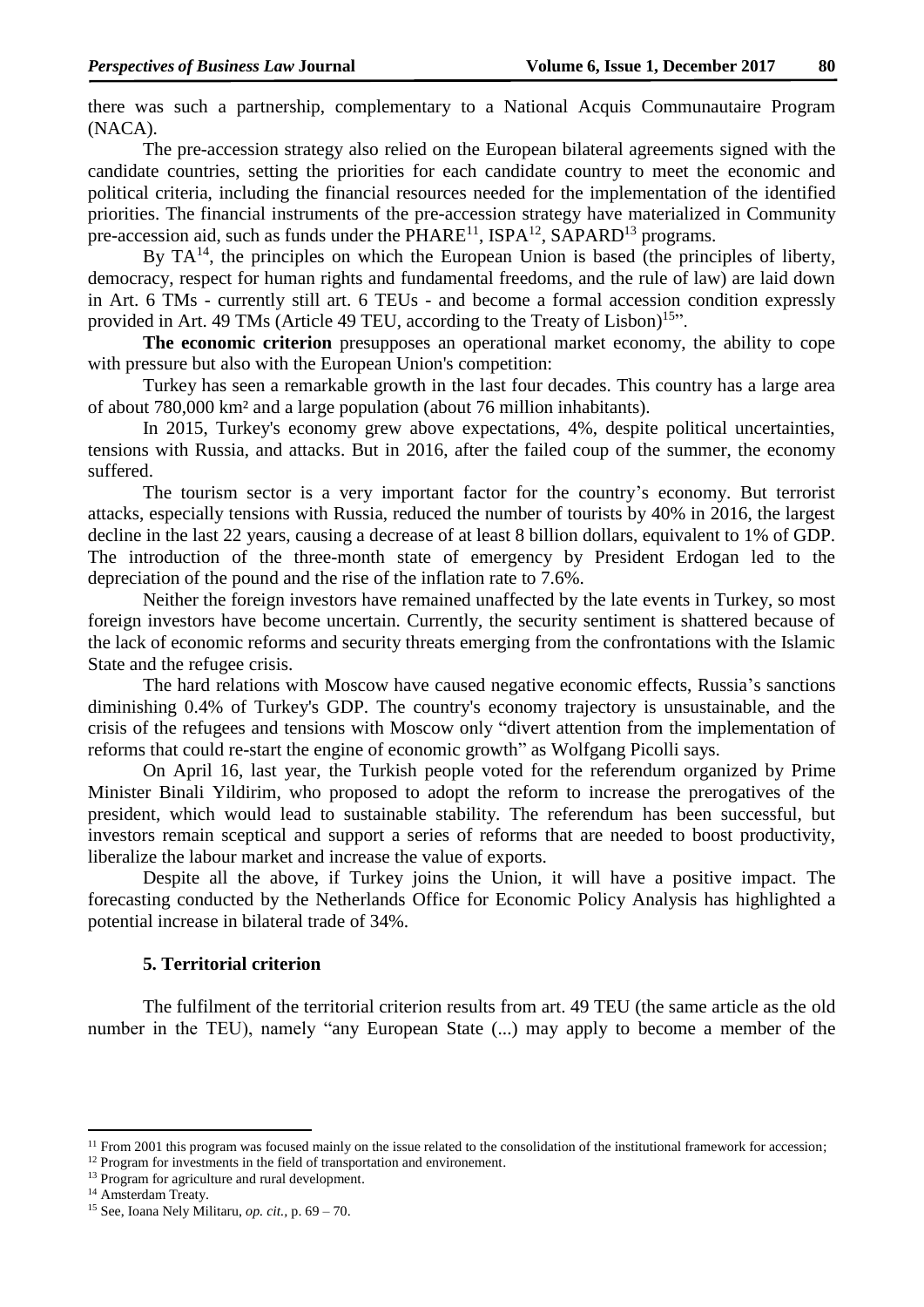Union". Accordingly, by the Treaties of Rome and Paris (former ECSC Treaty<sup>16</sup>) the accession is reserved only for the "European States"<sup>17</sup>.

Turkey is part of two continents, Asia (97%) and Europe (3%), so it does not fulfil the basic condition that the state is a geographic European one. In spite of this, Turkey can gain European identity through history and culture, the decision to take into account this identity is at the discretion of the European Council.

Today's Turkey is a successful outcome of European and Asian historical, ethnic and cultural elements, and the predominant part of each culture cannot be established. Over time, Turkish culture has embraced Asian and Islamic culture, but from a political, administrative and economic point of view, it tends towards Europeans. On the other hand, this aspect, Asian and Islamic identity, can mean an important resource that the European Union should take into account for effective communication with the Middle East, Central Asia and North Africa.

Another issue that concerns the Turkish people is the predominantly Muslim religion, being at odds with the Christian majority religion on the European continent. Because of recent attacks by Muslim groups, a negative image of religion has been created, depriving the chances of membership. Despite these aspects, accepting or rejecting Turkey in the Union should not be made from the perspective of the Muslim population, and its rejection on the basis of this criterion would mean a strong and uninjured negative signal by many.

# **6. Legislative criterion**

**The legislative criterion** that concerns the homogenization of the national laws with the communitarian ones, and also the undertaking of the acquis communautaire, named in doctrine **the technical criterion**, means that the approval of a new member state implies without doubt an adjustment of the institutive treaties, and they do not open a path for their fundamental renegotiation<sup>18</sup>. The criterion is expressed in the principle of the acceptance of the acquis communautaire, which has been separated with all the evidence from the first enlargement of the Communities. "This condition also implies that:

- the candidate States must immediately accept the Treaties and all acts adopted on their basis by the Community institutions.

- the candidate countries, based on the acquis communautaire, were required to accede simultaneously to three Communities (EC, Euratom, ECSC) before the year 2002, and after that year to two Communities (EC, Euratom). Nowadays, they join the European Union and Euratom Community - EAEC"<sup>19</sup>.

Turkey's takeover of the acquis communautaire requires gradual transposition. The Association Agreement or the "Ankara Agreement" between EC and Turkey, from 1963, together with its Additional Protocol (1970), laid down the basic objectives of the Association as a continuous development of trade and economic relations and the implementation of a Customs Union. An important objective of this treaty was the free movement of workers, which could not be achieved through economic and social causes. By ensuring the functioning of the customs union, Turkey takes over a large part of the acquis communautaire in areas such as customs, trade policy, competition and intellectual, industrial and commercial property protection.

What is to be borne in mind is that the acquis communautaire is not negotiable, the European Union wanting all candidates to adapt to the EU legislation in force, even if the established policies and practices do not fit perfectly on the national specificity.

**.** 

<sup>&</sup>lt;sup>16</sup> Treaty on which it is based the Economic Community of Coal and Steel.

<sup>&</sup>lt;sup>17</sup> The criterion provided by the text raised many controversies related to the request of other states that are not "European", such as countries from the former Soviet Bloc (Ukraine, Belarus etc.). The request submitted by Morocco in 1985 was dismissed, and for Turkey, which submitted its candidature in 1987, it was not contested the character of European Country.

<sup>18</sup> See Guy Isaac, Marc Blanquet, *op. cit.,* p. 24.

<sup>19</sup> See, Ioana Nely Militaru, *op. cit.,* p. 67.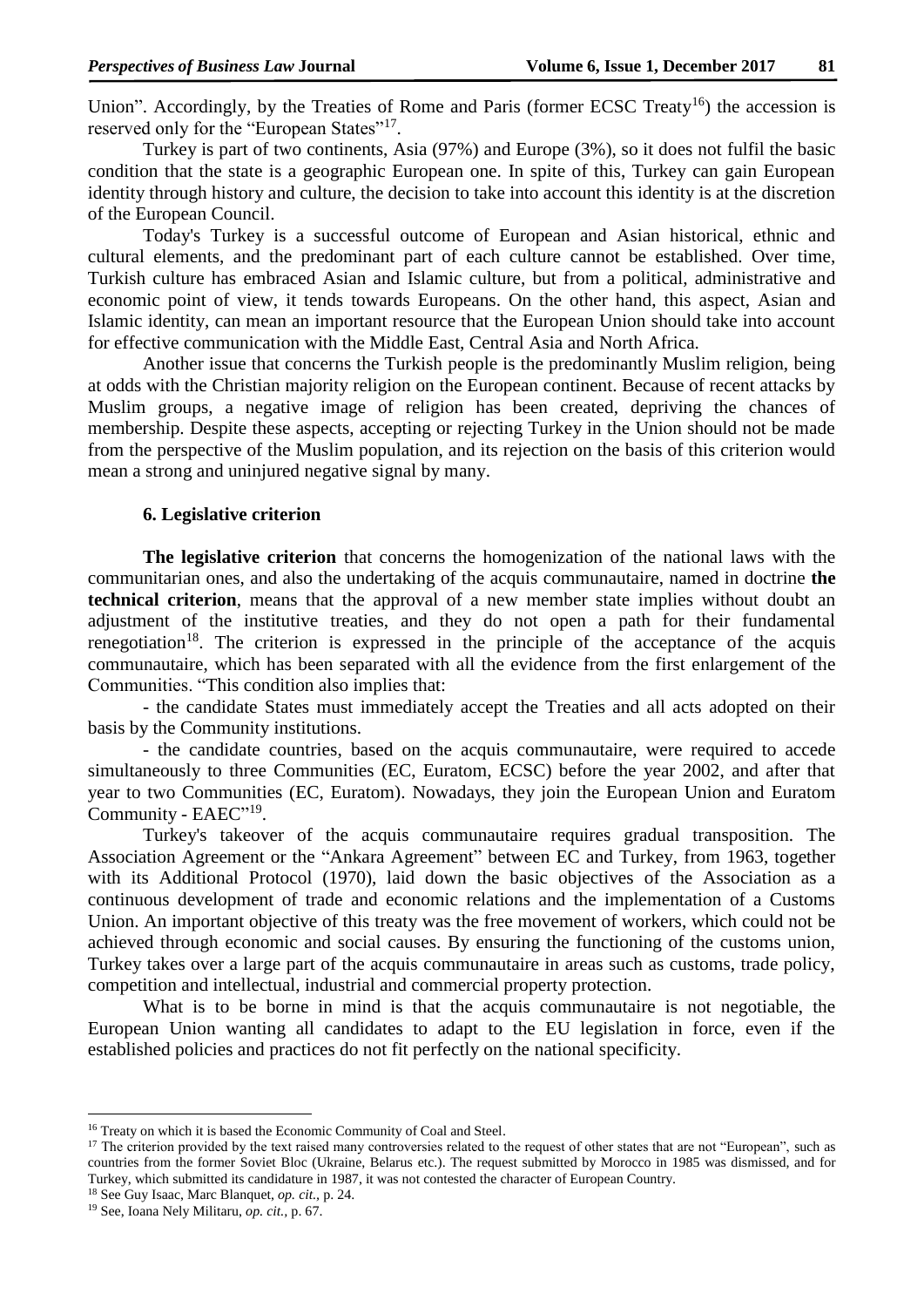The Turkish political regime was influenced by the Union through the 2001 Partnership Agreement, being a powerful stimulus that prompted Turkey to engage in an ambitious process of constitutional and legislative reforms. Thus, in 2002, the Turkish Parliament adopted important amendments to the criminal code, criminal procedure codes and counter-terrorism legislation.

In 2004 Turkey definitively renounces to the capital punishment. Reversing the death penalty in 2016 has led to negative reactions and shook the capitals of the West.

Following the EU-Turkey summit in 2015, Ankara was promised to speed up the process of visa liberalization for Turkish citizens, meaning visa-free travel to the Schengen area by the end of 2016. This has not been completed due to non-compliance with anti-terror legislation. But we must keep in mind that Turkey faced the worst terrorist incident in the modern history of the country in 2015.

The coup hit had a negative impact on the legislative framework. The Turkish Parliament has adopted a series of laws on the rule of law and fundamental rights that are at odds with European standards.

#### **7. The integration capacity**

**The integration capacity** is another important element, as EU must be able to accept new members and the new states must demonstrate their ability to assume membership.

It is important to know the positions of the countries with great influence on Turkey's accession to the great European family. Turkey's participation in the Union is supported by the Netherlands, Italy, Spain and the United Kingdom. Although Britain is in Brexit, it still supports Turkey's bid, perhaps due to the alignment of England's foreign policy files with the United States, the latter supporting Turkey.

Among those against the accession of the Turkish state are France and Germany, which are supported by public opinion. With the concept of the "absorption capacity" of the European Union implemented by France and Germany, arguments are being put forward against a new enlargement of the EU, but especially the Turkish candidacy. The Nordic countries are also reluctant to join Turkey.

As far as Romania is concerned, it supports the candidacy, the future of Turkey being decisive for Romania's reporting to the Black Sea and the Middle East.

### **8. Conclusions**

By those described in this paper, we can have a perspective on the contemporary Turkey, in its attempt to join the European Union. From the perspective of the European Union, Turkey will only be able to become a member if it will undertake the requirements of the Union, and Ankara would fully implement European norms and standards. It is undeniable that recent events, acts of terrorism, the fight against ISIS, the attempted coup, state-owned problems with citizens and their rights compelled European leaders to be sceptical about Turkey's ability to become a member of the EU, all of these events having a negative impact on the country's image.

Taking into account the events from the summer of 2016, Turkey's strong desire to defend democratically elected institutions, to become a country according to the expectations of the European Union and to defend its rights can be seen. Today, the country needs a strong legislative, a free press, an impartial justice, and the government's desire to listen to citizens' views, as the European Union says.

Whether the outcome of the negotiations will be the implementation of Ankara's strategic objective of accession or the failure of the negotiations, the European Union must carefully look at both the advantages and the disadvantages of the possible outcome. The absorption capacity of the Union plays an important role in this outcome, the position of the countries with great influence in Turkey's accession is essential, and among the countries that support the association of Turkey with the European Union are the Netherlands, Italy, Spain and the United Kingdom, opposite Germany